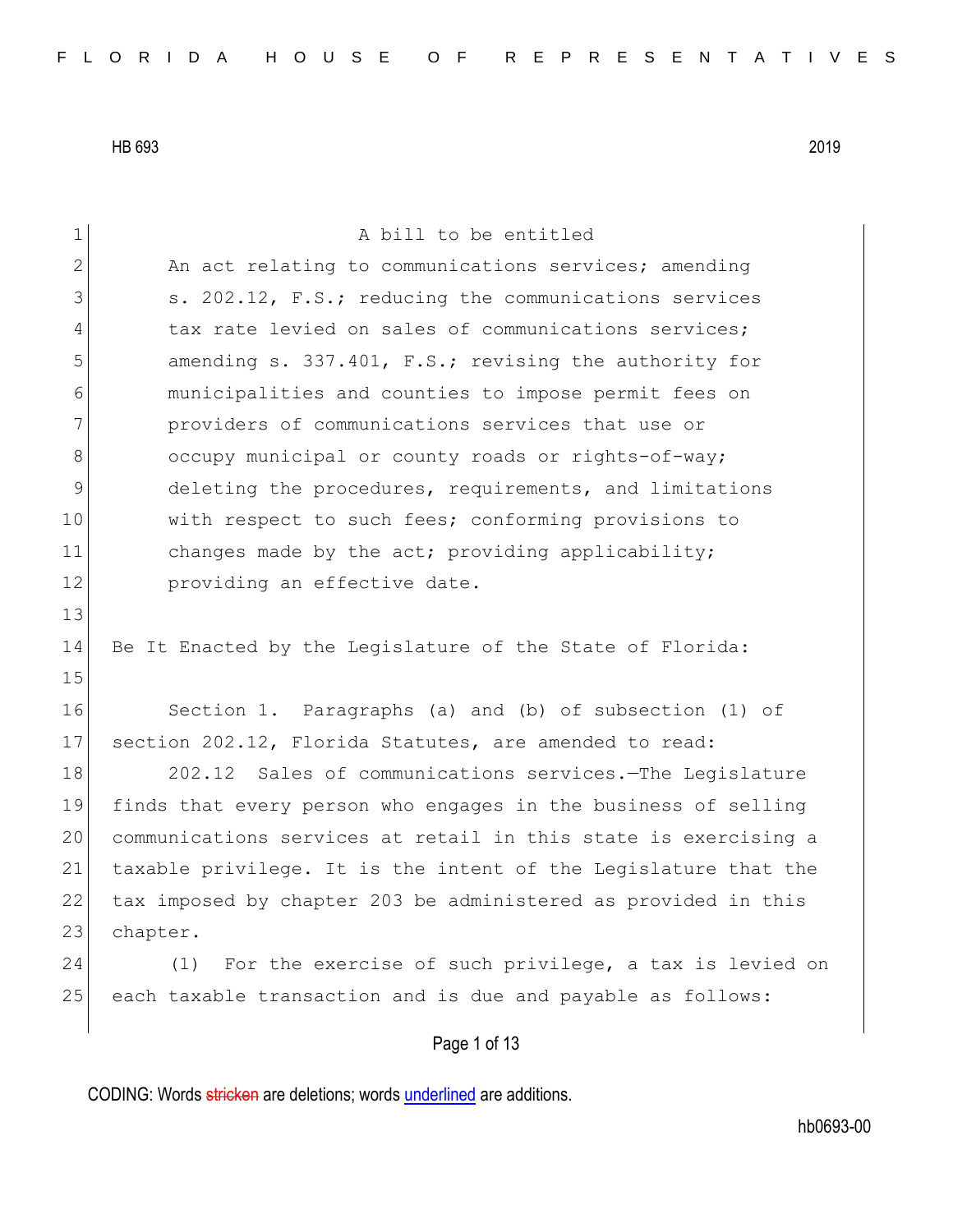Page 2 of 13 26 (a) Except as otherwise provided in this subsection, at 27 the rate of 3.92  $4.92$  percent applied to the sales price of the 28 communications service that: 29 1. Originates and terminates in this state, or 30 2. Originates or terminates in this state and is charged 31 to a service address in this state, 32 33 when sold at retail, computed on each taxable sale for the 34 purpose of remitting the tax due. The gross receipts tax imposed 35 by chapter 203 shall be collected on the same taxable 36 transactions and remitted with the tax imposed by this 37 paragraph. If no tax is imposed by this paragraph due to the 38 exemption provided under s. 202.125(1), the tax imposed by 39 chapter 203 shall nevertheless be collected and remitted in the 40 manner and at the time prescribed for tax collections and 41 remittances under this chapter. 42 (b) At the rate of 8.07 9.07 percent applied to the retail 43 sales price of any direct-to-home satellite service received in 44 this state. The proceeds of the tax imposed under this paragraph 45 shall be accounted for and distributed in accordance with s. 46 202.18(2). The gross receipts tax imposed by chapter 203 shall 47 be collected on the same taxable transactions and remitted with 48 the tax imposed by this paragraph. 49 Section 2. Paragraphs  $(c)$ ,  $(d)$ ,  $(j)$ , and  $(k)$  of subsection 50 (3), subsection  $(5)$ , and paragraphs (e) and (f) of subsection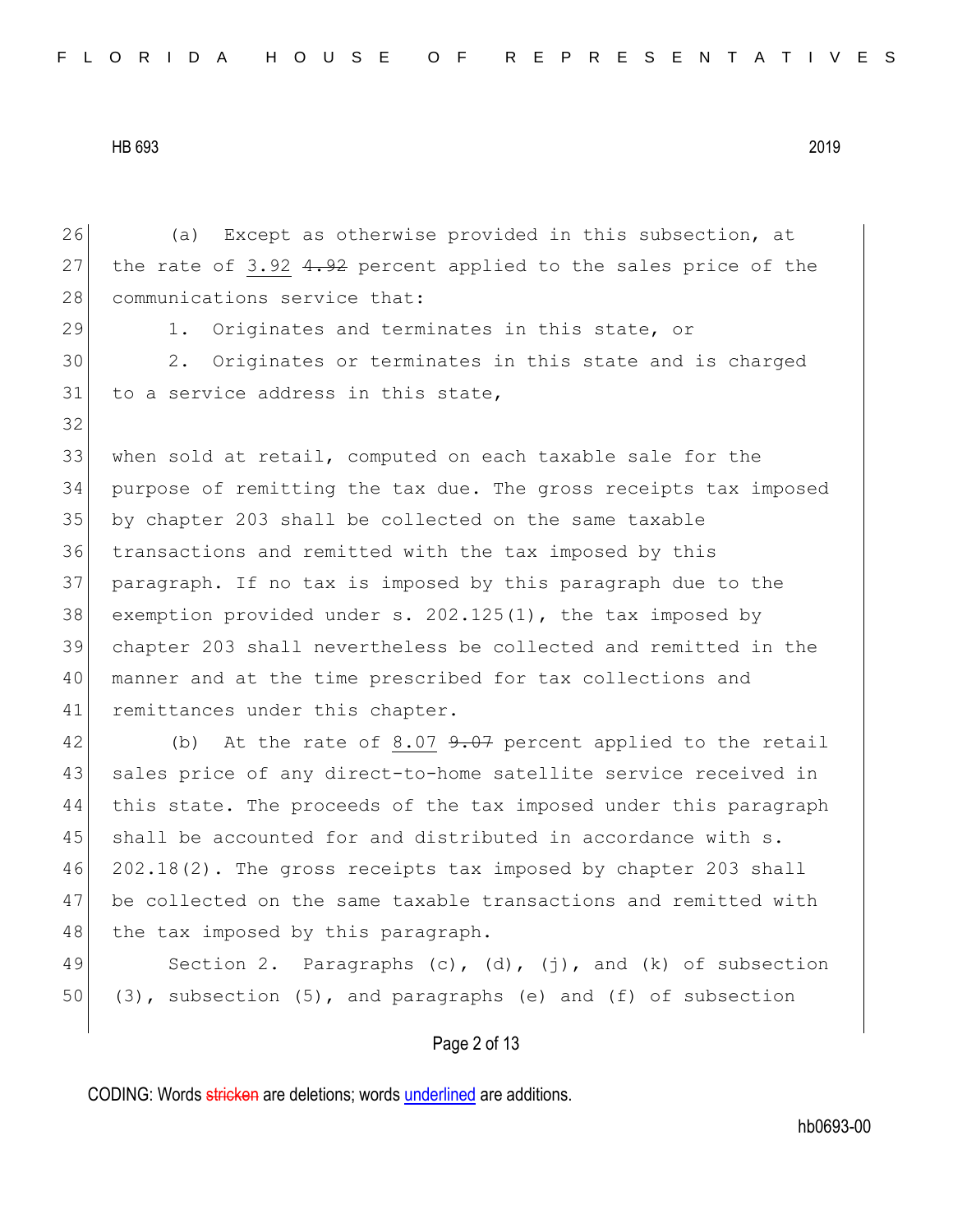51 (6) of section 337.401, Florida Statutes, are amended to read: 52 337.401 Use of right-of-way for utilities subject to 53 regulation; permit; fees.-54 (3) 55  $(c)$   $\frac{1}{1}$ . A municipality or county that elected to impose 56 permit fees on or before January 1, 2019, on providers of 57 communications services pursuant to former paragraphs (c) or (j) 58 of this subsection Florida Statutes 2018, may continue to impose 59 such fees. However, a municipality or county that did not impose 60 permit fees as of January 1, 2019, may not impose such fees.  $H$ 61 is the intention of the state to treat all providers of 62 communications services that use or occupy municipal or charter 63 county roads or rights-of-way for the provision of 64 communications services in a nondiscriminatory and competitively 65 neutral manner with respect to the payment of permit fees. 66 Certain providers of communications services have been granted 67 by general law the authority to offset permit fees against 68 franchise or other fees while other providers of communications 69 services have not been granted this authority. In order to treat 70 all providers of communications services in a nondiscriminatory 71 and competitively neutral manner with respect to the payment of 72 permit fees, each municipality and charter county shall make an 73 election under either sub-subparagraph a. or sub-subparagraph b. 74 and must inform the Department of Revenue of the election by 75 certified mail by July 16, 2001. Such election shall take effect

Page 3 of 13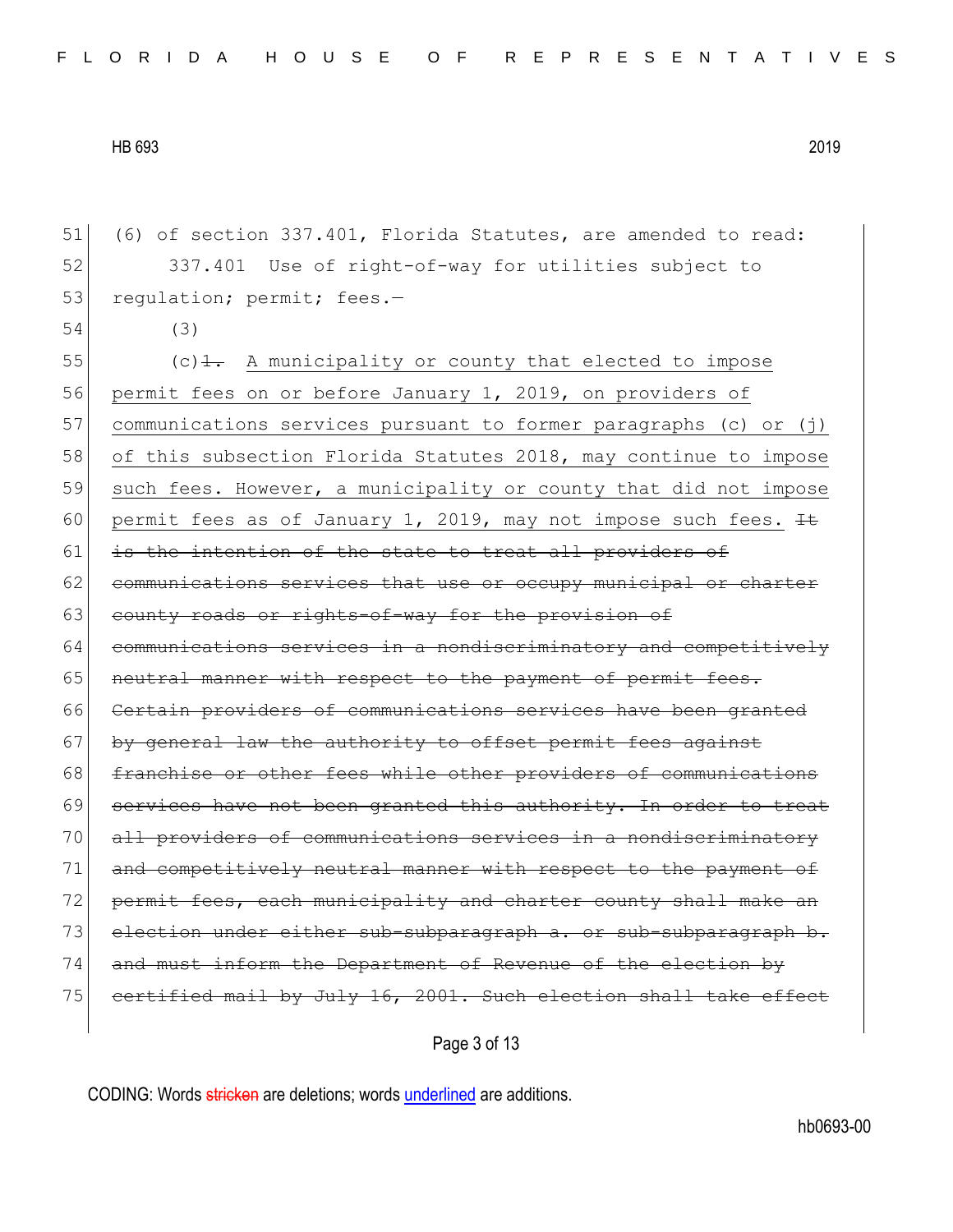76 October 1, 2001.  $77$  a.(I) The municipality or charter county may require 78 collect permit fees from any providers of communications 79 services that use or occupy municipal or county roads or rights-80 of-way. All fees permitted under this paragraph sub-subparagraph 81 must be reasonable and commensurate with the direct and actual 82 cost of the regulatory activity, including issuing and 83 processing permits, plan reviews, physical inspection, and 84 direct administrative costs; must be demonstrable; and must be 85 equitable among users of the roads or rights-of-way. A fee 86 permitted under this paragraph sub-subparagraph may not: be 87 offset against the tax imposed under chapter 202; include the 88 costs of roads or rights-of-way acquisition or roads or rights-89 of-way rental; include any general administrative, management, 90 or maintenance costs of the roads or rights-of-way; or be based 91 on a percentage of the value or costs associated with the work 92 to be performed on the roads or rights-of-way. In an action to 93 recover amounts due for a fee not permitted under this paragraph 94 sub-subparagraph, the prevailing party may recover court costs 95 and attorney attorney's fees at trial and on appeal. In addition 96 to the limitations set forth in this section, a fee levied by a 97 municipality or charter county under this paragraph sub-98 subparagraph may not exceed \$100. However, permit fees may not 99 be imposed with respect to permits that may be required for 100 service drop lines not required to be noticed under s.

## Page 4 of 13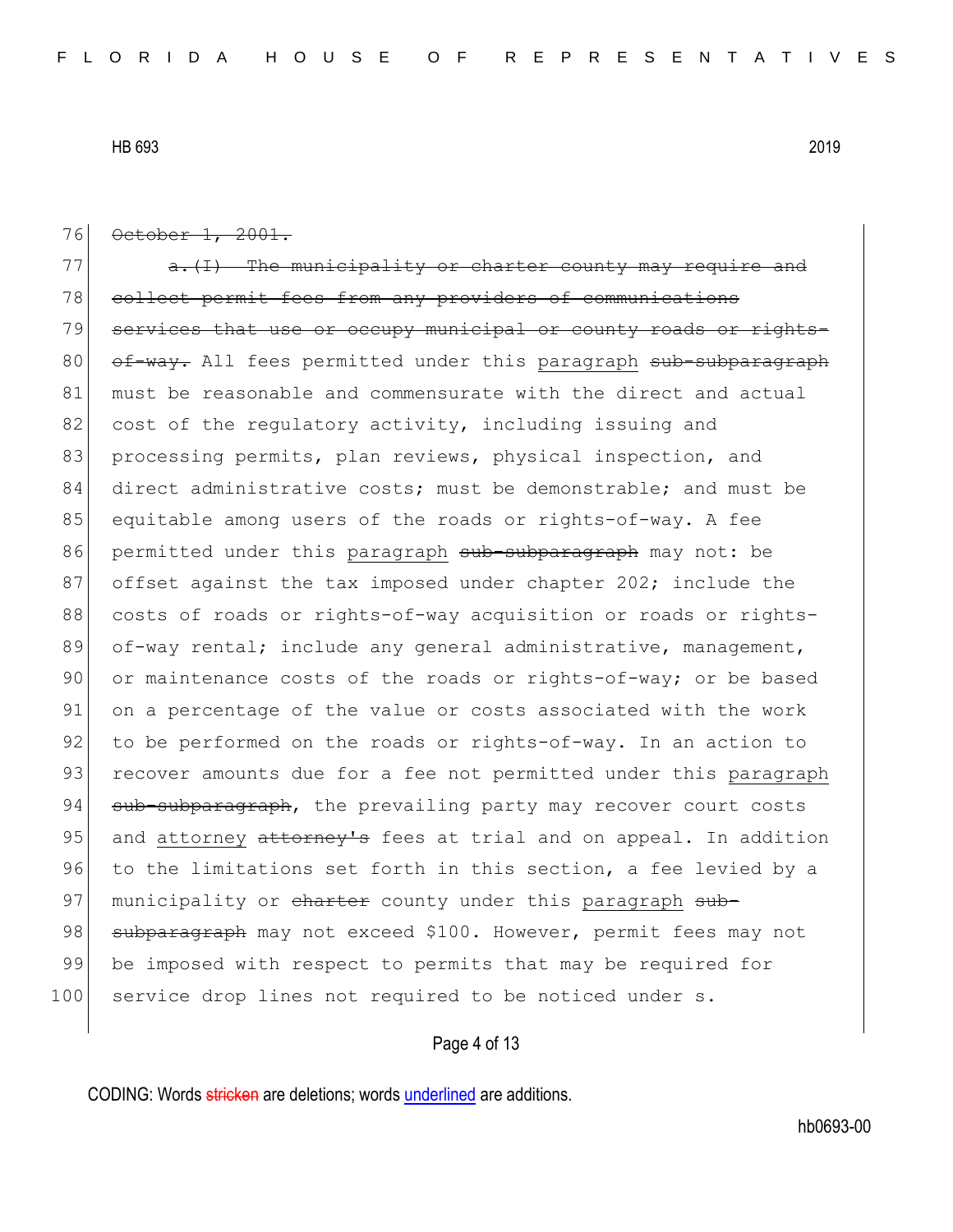101 556.108(5)(a)2. or for any activity that does not require the 102 physical disturbance of the roads or rights-of-way or does not 103 impair access to or full use of the roads or rights-of-way. 104 (II) To ensure competitive neutrality among providers of 105 communications services, for any municipality or charter county 106 that elects to exercise its authority to require and collect 107 permit fees under this sub-subparagraph, the rate of the local 108 communications services tax imposed by such jurisdiction, as 109 computed under  $s. 202.20$ , shall automatically be reduced by a  $110$  rate of  $0.12$  percent. 111 b. Alternatively, the municipality or charter county may 112 elect not to require and collect permit fees from any provider 113 of communications services that uses or occupies municipal or 114 charter county roads or rights-of-way for the provision of 115 communications services; however, each municipality or charter 116 county that elects to operate under this sub-subparagraph 117 retains all authority to establish rules and regulations for 118 providers of communications services to use or occupy roads or 119 rights-of-way as provided in this section. If a municipality or 120 charter county elects to operate under this sub-subparagraph, 121 the total rate for the local communications services tax as 122 computed under s. 202.20 for that municipality or charter county 123 may be increased by ordinance or resolution by an amount not to 124 exceed a rate of 0.12 percent. If a municipality or charter 125 county elects to increase its rate effective October 1, 2001,

Page 5 of 13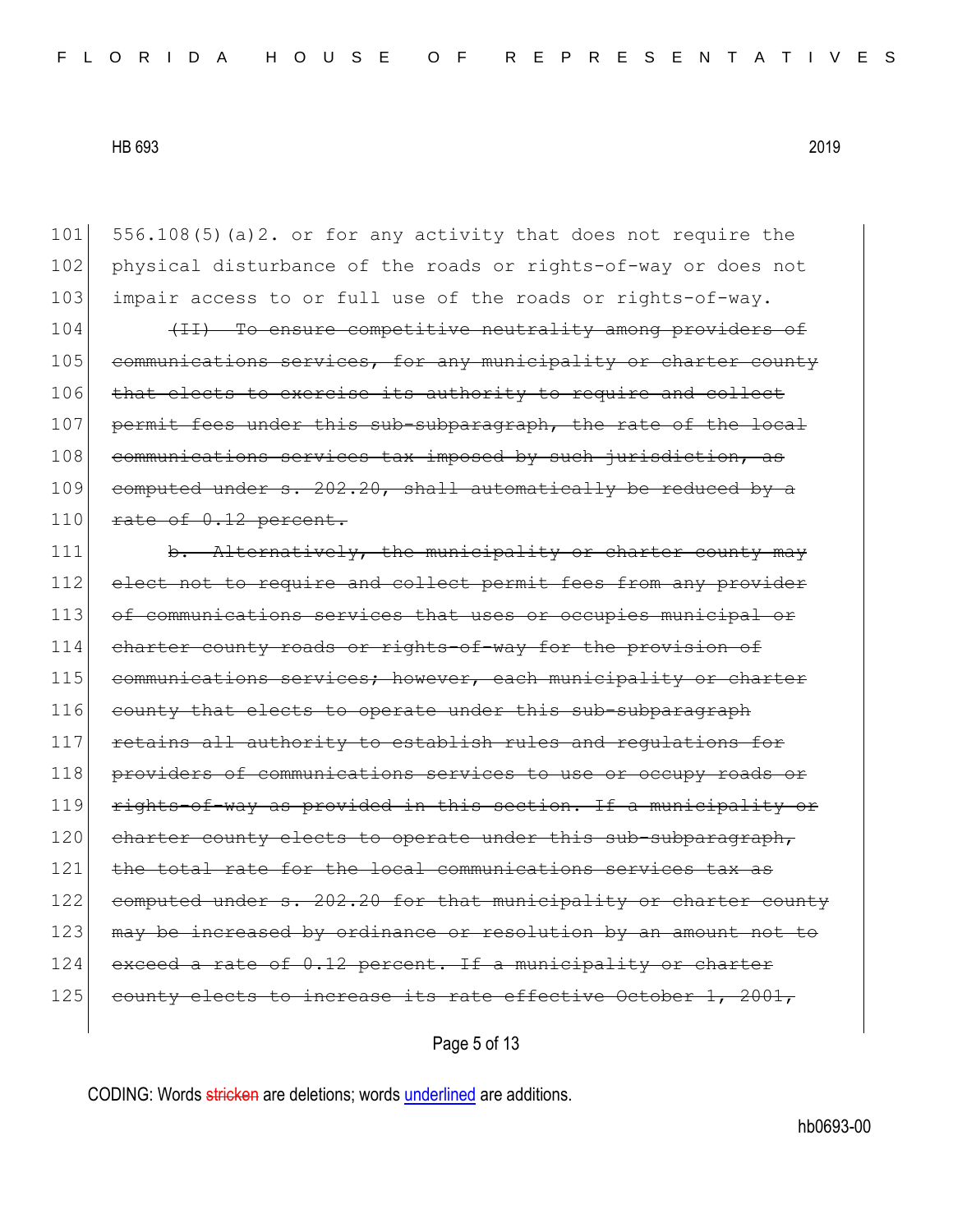126 the municipality or charter county shall inform the department 127 of such increased rate by certified mail postmarked on or before  $128$  July 16, 2001.  $129$  e. A municipality or charter county that does not make 130 election as provided for in this subparagraph shall be presumed 131 to have elected to operate under the provisions of sub-132 subparagraph b. 133 2. Each noncharter county shall make an election under 134 either sub-subparagraph a. or sub-subparagraph b. and shall 135 inform the Department of Revenue of the election by certified 136 mail by July 16, 2001. Such election shall take effect October  $137$   $1, 2001$ . 138 a. The noncharter county may elect to require and collect 139 permit fees from any providers of communications services that 140 use or occupy noncharter county roads or rights-of-way. All fees 141 permitted under this sub-subparagraph must be reasonable and 142 commensurate with the direct and actual cost of the regulatory 143 activity, including issuing and processing permits, plan 144 reviews, physical inspection, and direct administrative costs; 145 must be demonstrable; and must be equitable among users of the 146 roads or rights-of-way. A fee permitted under this sub-147 subparagraph may not: be offset against the tax imposed under 148 chapter 202; include the costs of roads or rights-of-way 149 acquisition or roads or rights-of-way rental; include any 150 general administrative, management, or maintenance costs of the

Page 6 of 13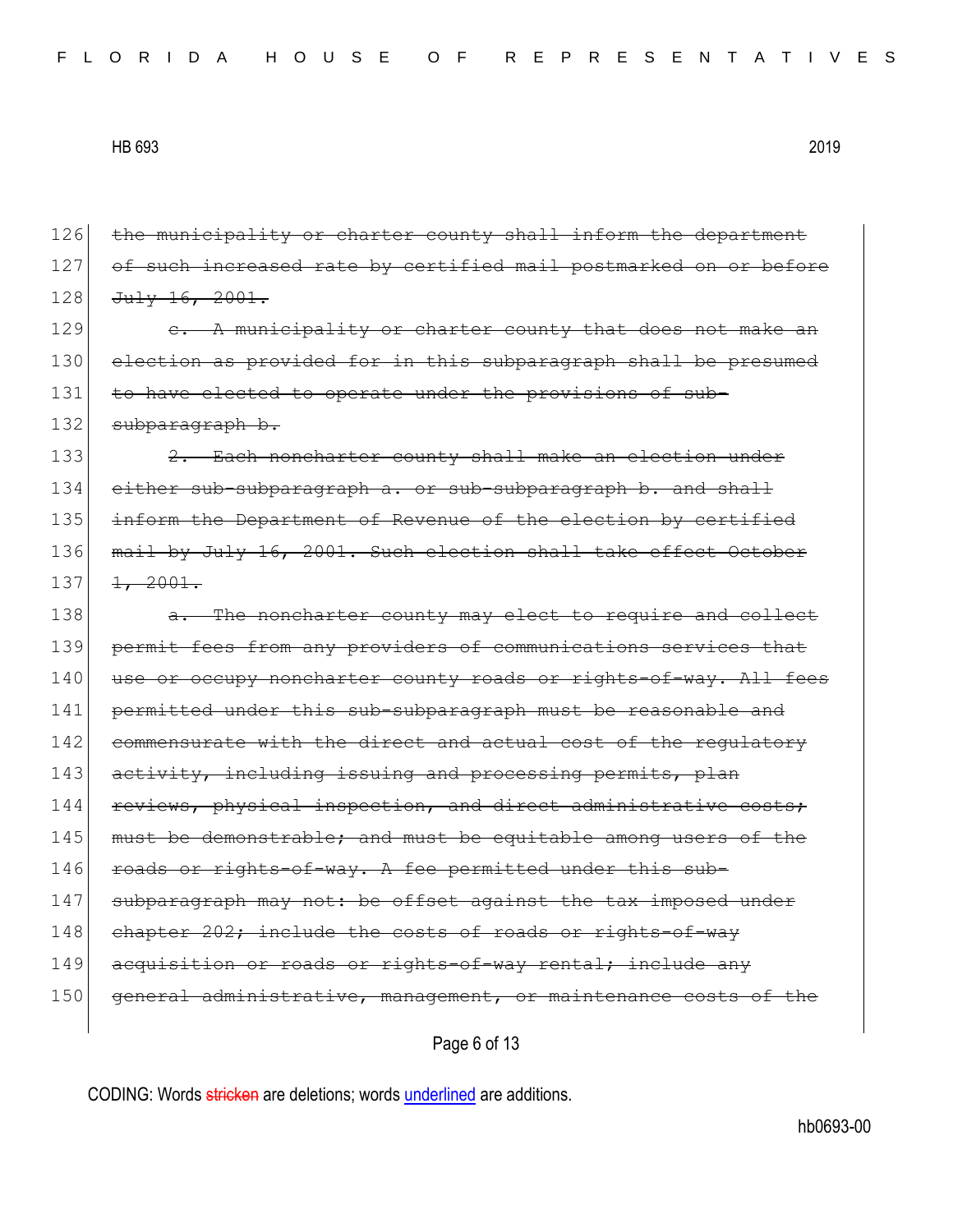151 roads or rights-of-way; or be based on a percentage of the value 152 or costs associated with the work to be performed on the roads 153 or rights-of-way. In an action to recover amounts due for a fee 154 not permitted under this sub-subparagraph, the prevailing party 155 may recover court costs and attorney's fees at trial and on 156 appeal. In addition to the limitations set forth in this 157 section, a fee levied by a noncharter county under this sub-158 subparagraph may not exceed \$100. However, permit fees may not 159 be imposed with respect to permits that may be required for 160 service drop lines not required to be noticed under s. 161  $556.108(5)$  (a) 2. or for any activity that does not require the 162 physical disturbance of the roads or rights-of-way or does not 163 impair access to or full use of the roads or rights-of-way. 164 b. Alternatively, the noncharter county may elect not to 165 require and collect permit fees from any provider of 166 communications services that uses or occupies noncharter county 167 roads or rights-of-way for the provision of communications 168 services; however, each noncharter county that elects to operate 169 under this sub-subparagraph shall retain all authority to 170 establish rules and requlations for providers of communications 171 services to use or occupy roads or rights-of-way as provided in 172 this section. If a noncharter county elects to operate under 173 this sub-subparagraph, the total rate for the local 174 communications services tax as computed under s. 202.20 for that 175 | noncharter county may be increased by ordinance or resolution by

Page 7 of 13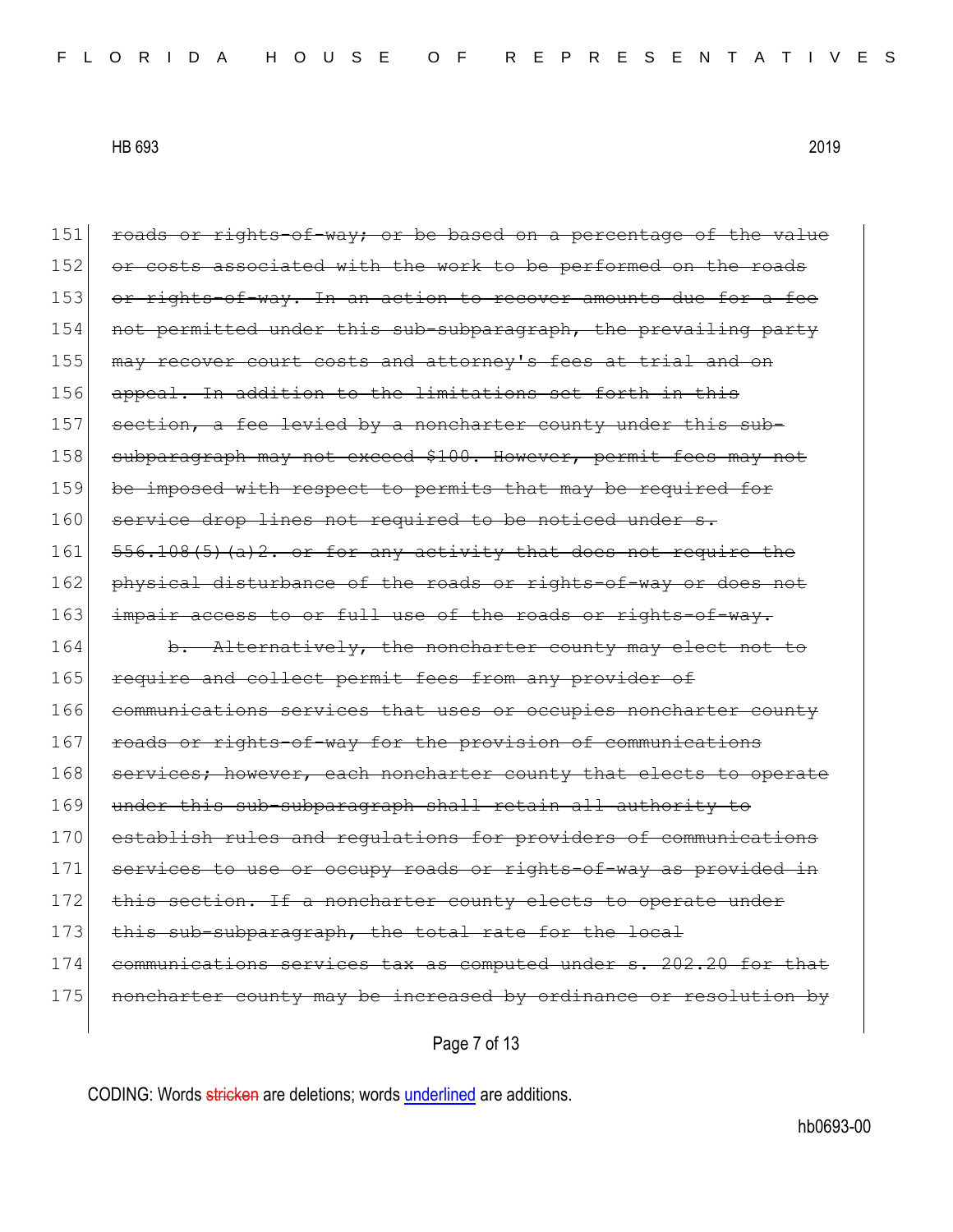| 176 | an amount not to exceed a rate of 0.24 percent, to replace the   |
|-----|------------------------------------------------------------------|
| 177 | revenue the noncharter county would otherwise have received from |
| 178 | permit fees for providers of communications services. If a       |
| 179 | noncharter county elects to increase its rate effective October  |
| 180 | 1, 2001, the noncharter county shall inform the department of    |
| 181 | such increased rate by certified mail postmarked on or before    |
| 182 | Ju1y 16, 2001.                                                   |
| 183 | e. A noncharter county that does not make an election as         |
| 184 | provided for in this subparagraph shall be presumed to have      |
| 185 | elected to operate under the provisions of sub-subparagraph b.   |
| 186 | 3. Except as provided in this paragraph, municipalities          |
| 187 | and counties retain all existing authority to require and        |
| 188 | collect permit fees from users or occupants of municipal or      |
| 189 | county roads or rights-of-way and to set appropriate permit fee  |
| 190 | amounts.                                                         |
| 191 | After January 1, 2001, In addition to any other notice<br>(d)    |
| 192 | requirements, a municipality must provide to the Secretary of    |
| 193 | State, at least 10 days before prior to consideration on first   |
| 194 | reading, notice of a proposed ordinance governing a              |
| 195 | telecommunications company placing or maintaining                |
| 196 | telecommunications facilities in its roads or rights-of-way.     |
| 197 | After January 1, 2001, In addition to any other notice           |
| 198 | requirements, a county must provide to the Secretary of State,   |
| 199 | at least 15 days before prior to consideration at a public       |
| 200 | hearing, notice of a proposed ordinance governing a              |
|     | Page 8 of 13                                                     |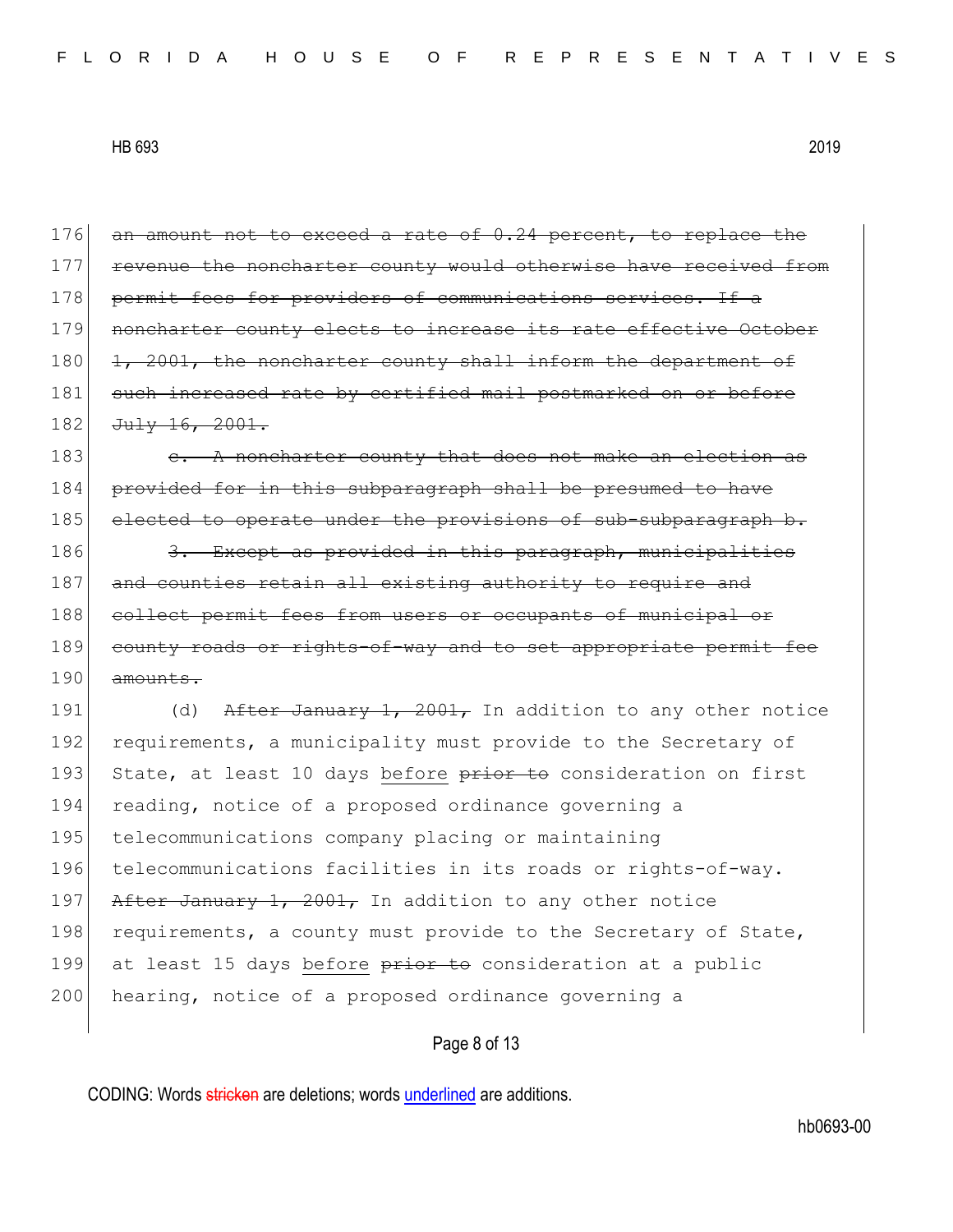201 telecommunications company placing or maintaining 202 telecommunications facilities in its roads or rights-of-way. The 203 notice required by this paragraph must be published by the 204 Secretary of State on a designated Internet website. The failure 205 of a municipality or county to provide such notice does not 206 render the ordinance invalid.

207  $\leftarrow$   $\leftarrow$  Pursuant to this paragraph, any county or municipality 208 | may by ordinance change either its election made on or before 209 July 16, 2001, under paragraph (c) or an election made under  $210$  this paragraph.

211 1.a. If a municipality or charter county changes its 212 election under this paragraph in order to exercise its authority 213 to require and collect permit fees in accordance with this 214 subsection, the rate of the local communications services tax  $215$  imposed by such jurisdiction pursuant to ss.  $202.19$  and  $202.20$  $216$  shall automatically be reduced by the sum of 0.12 percent plus  $217$  the percentage, if any, by which such rate was increased  $218$  pursuant to sub-subparagraph  $(e)1.b.$ 

219 b. If a municipality or charter county changes its 220 election under this paragraph in order to discontinue requiring 221 and collecting permit fees, the rate of the local communications 222 services tax imposed by such jurisdiction pursuant to ss. 202.19  $223$  and  $202.20$  may be increased by ordinance or resolution by an 224 amount not to exceed 0.24 percent. 225 2.a. If a noncharter county changes its election under

Page 9 of 13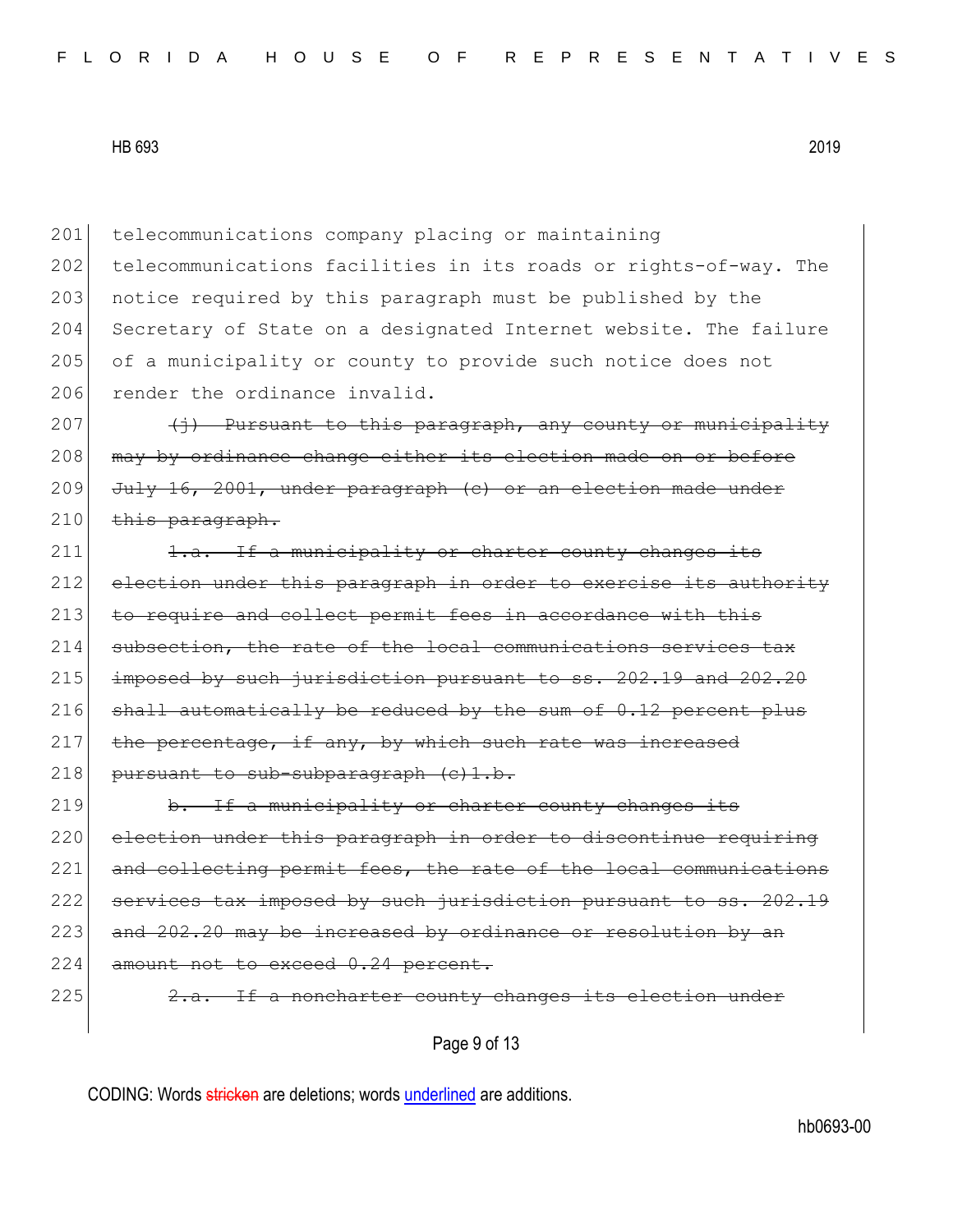Page 10 of 13 226 this paragraph in order to exercise its authority to require and 227 collect permit fees in accordance with this subsection, the rate 228 of the local communications services tax imposed by such  $229$  jurisdiction pursuant to ss.  $202.19$  and  $202.20$  shall  $230$  automatically be reduced by the percentage, if any, by which 231 such rate was increased pursuant to sub-subparagraph (c)2.b. 232 b. If a noncharter county changes its election under this 233 paragraph in order to discontinue requiring and collecting 234 permit fees, the rate of the local communications services tax  $235$  imposed by such jurisdiction pursuant to ss.  $202.19$  and  $202.20$ 236 may be increased by ordinance or resolution by an amount not to 237 exceed 0.24 percent. 238  $\overline{3.a.}$  Any change of election pursuant to this paragraph and 239 any tax rate change resulting from such change of election shall 240 be subject to the notice requirements of  $s. 202.21$ ; however, no 241 such change of election shall become effective prior to January  $242$   $1, 2003.$ 243 b. Any county or municipality changing its election under 244 this paragraph in order to exercise its authority to require and 245 collect permit fees shall, in addition to complying with the 246 notice requirements under s. 202.21, provide to all dealers 247 providing communications services in such jurisdiction written 248 notice of such change of election by September 1 immediately 249 preceding the January 1 on which such change of election becomes 250 effective. For purposes of this sub-subparagraph, dealers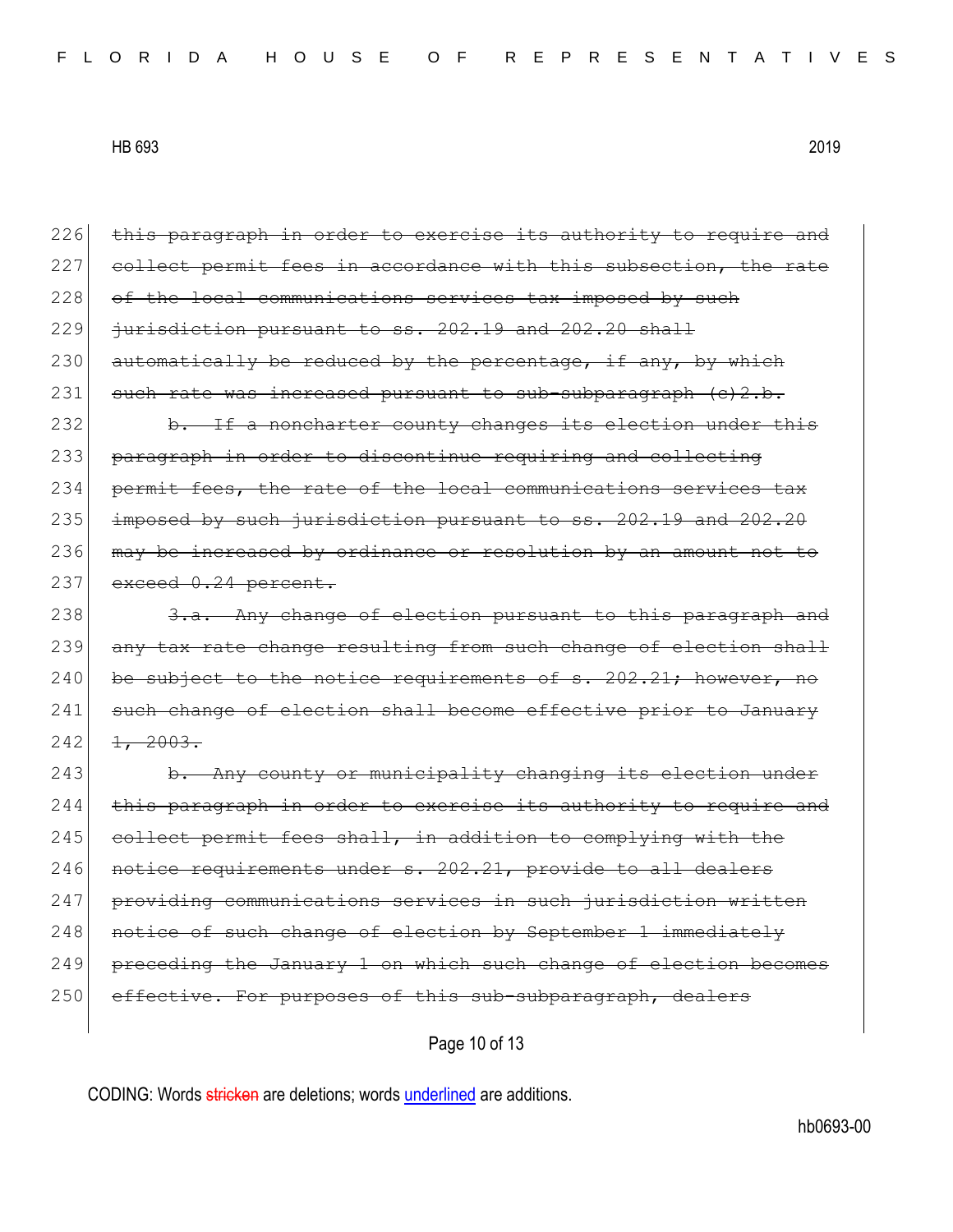| 251 | providing communications services in such jurisdiction shall     |
|-----|------------------------------------------------------------------|
| 252 | include every dealer reporting tax to such jurisdiction pursuant |
| 253 | to s. 202.37 on the return required under s. 202.27 to be filed  |
| 254 | on or before the 20th day of May immediately preceding the       |
| 255 | January 1 on which such change of election becomes effective.    |
| 256 | (k) Notwithstanding the provisions of s. 202.19, when a          |
| 257 | local communications services tax rate is changed as a result of |
| 258 | an election made or changed under this subsection, such rate     |
| 259 | shall not be rounded to tenths.                                  |
| 260 | This section, except subsections (1) and (2) and<br>(5)          |
| 261 | paragraph (3) (g), does not apply to the provision of pay        |
| 262 | telephone service on public, municipal, or county roads or       |
| 263 | rights-of-way.                                                   |
| 264 | (6)                                                              |
| 265 | This subsection does not alter any provision of this<br>(e)      |
| 266 | section or s. 202.24 relating to taxes, fees, or other charges   |
| 267 | or impositions by a municipality or county on a dealer of        |
| 268 | communications services or authorize that any charges be         |
| 269 | assessed on a dealer of communications services, except as       |
| 270 | specifically set forth herein. A municipality or county may not  |
| 271 | charge a pass-through provider any amounts other than the        |
| 272 | charges under this subsection as a condition to the placement or |
| 273 | maintenance of a communications facility in the roads or rights- |
| 274 | of-way of a municipality or county by a pass-through provider,   |
| 275 | except that a municipality or county may impose permit fees on a |
|     |                                                                  |

## Page 11 of 13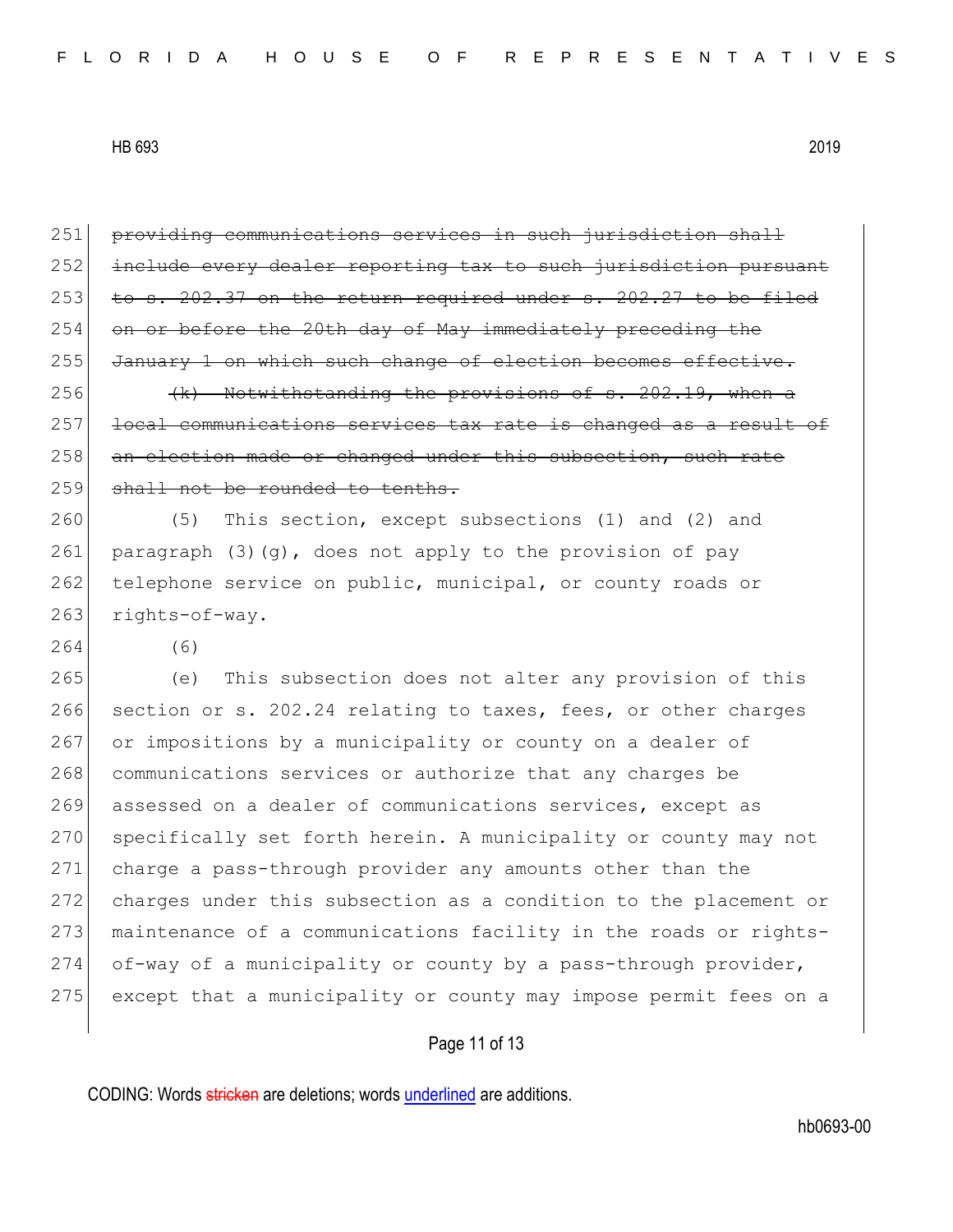276 pass-through provider consistent with paragraph (3)(c)  $\pm$  the 277 | municipality or county elects to exercise its authority to 278 collect permit fees under paragraph (3)(c).

279 (f) The charges under this subsection do not apply to 280 communications facilities placed in a municipality's or county's 281 rights-of-way before prior to the effective date of this 282 subsection with permission from the municipality or county, if 283 any was required, except to the extent the facilities of a pass-284 through provider were subject to per linear foot or mile charges 285 in effect as of October 1, 2001, in which case the municipality 286 or county may only impose on a pass-through provider charges 287 consistent with paragraph (b) or paragraph (c) for such 288 facilities. Notwithstanding the foregoing, this subsection does 289 not impair any written agreement between a pass-through provider 290 and a municipality or county imposing per linear foot or mile 291 charges for communications facilities placed in municipal or 292 county roads or rights-of-way that is in effect prior to the 293 effective date of this subsection. Upon the termination or 294 expiration of any such written agreement, any charges imposed 295 shall be consistent with this section paragraph (b) or paragraph 296  $\left\{\n\begin{array}{ccc}\n\text{c}\n\end{array}\n\right\}$ . Notwithstanding the foregoing, until October 1, 2005, this 297 subsection shall not affect a municipality or county continuing  $298$  to impose charges in excess of the charges authorized in this 299 subsection on facilities of a pass-through provider that is not 300 a dealer of communications services in the state under chapter

Page 12 of 13